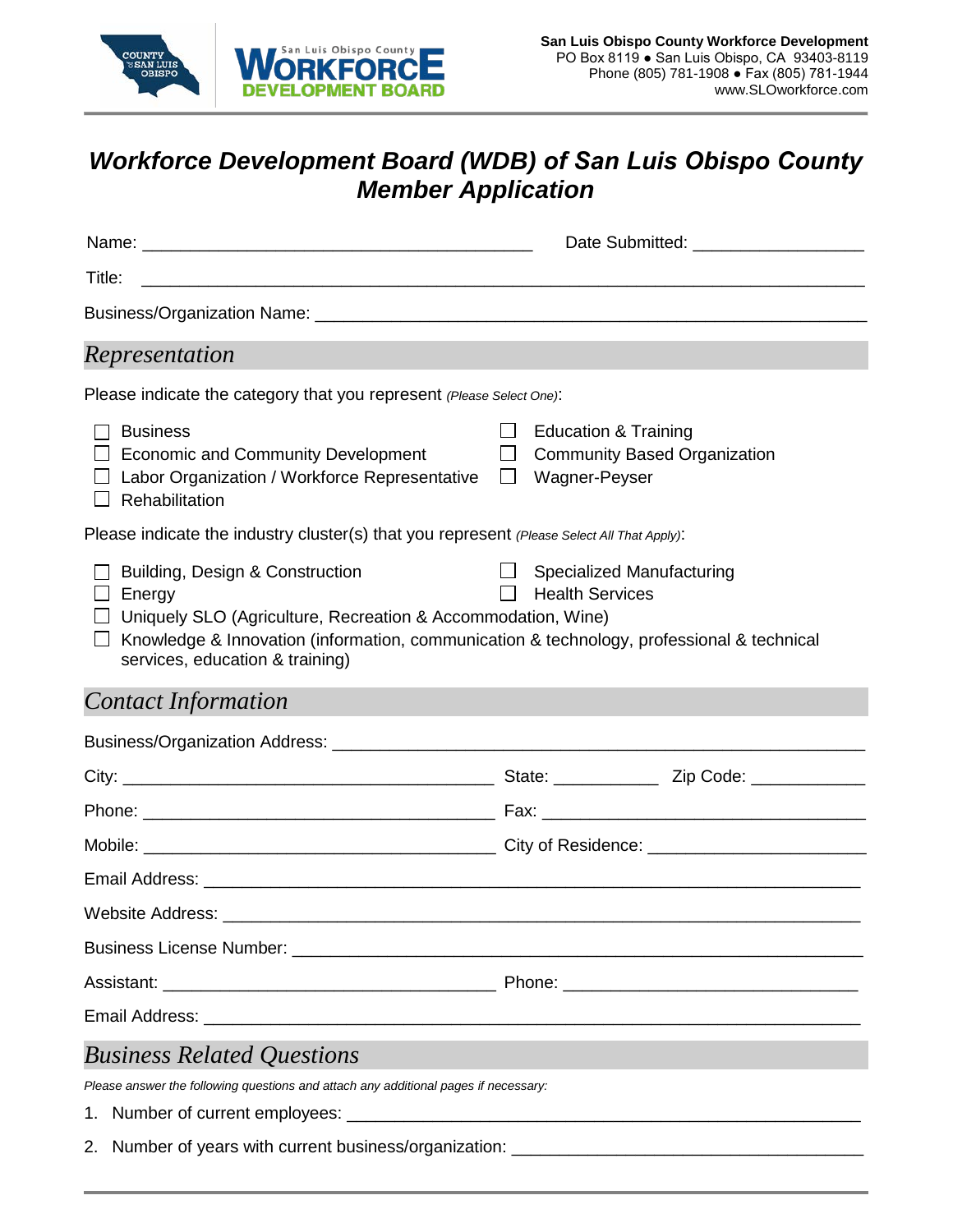

\_\_\_\_\_\_\_\_\_\_\_\_\_\_\_\_\_\_\_\_\_\_\_\_\_\_\_\_\_\_\_\_\_\_\_\_\_\_\_\_\_\_\_\_\_\_\_\_\_\_\_\_\_\_\_\_\_\_\_\_\_\_\_\_\_\_\_\_\_\_\_\_\_\_\_\_\_\_\_ \_\_\_\_\_\_\_\_\_\_\_\_\_\_\_\_\_\_\_\_\_\_\_\_\_\_\_\_\_\_\_\_\_\_\_\_\_\_\_\_\_\_\_\_\_\_\_\_\_\_\_\_\_\_\_\_\_\_\_\_\_\_\_\_\_\_\_\_\_\_\_\_\_\_\_\_\_\_\_

\_\_\_\_\_\_\_\_\_\_\_\_\_\_\_\_\_\_\_\_\_\_\_\_\_\_\_\_\_\_\_\_\_\_\_\_\_\_\_\_\_\_\_\_\_\_\_\_\_\_\_\_\_\_\_\_\_\_\_\_\_\_\_\_\_\_\_\_\_\_\_\_\_\_\_\_\_\_\_ \_\_\_\_\_\_\_\_\_\_\_\_\_\_\_\_\_\_\_\_\_\_\_\_\_\_\_\_\_\_\_\_\_\_\_\_\_\_\_\_\_\_\_\_\_\_\_\_\_\_\_\_\_\_\_\_\_\_\_\_\_\_\_\_\_\_\_\_\_\_\_\_\_\_\_\_\_\_\_

\_\_\_\_\_\_\_\_\_\_\_\_\_\_\_\_\_\_\_\_\_\_\_\_\_\_\_\_\_\_\_\_\_\_\_\_\_\_\_\_\_\_\_\_\_\_\_\_\_\_\_\_\_\_\_\_\_\_\_\_\_\_\_\_\_\_\_\_\_\_\_\_\_\_\_\_\_\_\_ \_\_\_\_\_\_\_\_\_\_\_\_\_\_\_\_\_\_\_\_\_\_\_\_\_\_\_\_\_\_\_\_\_\_\_\_\_\_\_\_\_\_\_\_\_\_\_\_\_\_\_\_\_\_\_\_\_\_\_\_\_\_\_\_\_\_\_\_\_\_\_\_\_\_\_\_\_\_\_

\_\_\_\_\_\_\_\_\_\_\_\_\_\_\_\_\_\_\_\_\_\_\_\_\_\_\_\_\_\_\_\_\_\_\_\_\_\_\_\_\_\_\_\_\_\_\_\_\_\_\_\_\_\_\_\_\_\_\_\_\_\_\_\_\_\_\_\_\_\_\_\_\_\_\_\_\_\_\_ \_\_\_\_\_\_\_\_\_\_\_\_\_\_\_\_\_\_\_\_\_\_\_\_\_\_\_\_\_\_\_\_\_\_\_\_\_\_\_\_\_\_\_\_\_\_\_\_\_\_\_\_\_\_\_\_\_\_\_\_\_\_\_\_\_\_\_\_\_\_\_\_\_\_\_\_\_\_\_

- 3. Number of years in business in San Luis Obispo County:
- 4. Please describe the nature of your business and your position:
- 5. Please list your current chamber and association memberships, the duration of each membership and the positions you currently hold:
- 6. Please list any professional award(s) or recognition you have received within the last 5 years:
- 7. As a member of your business with optimum policy authority, please describe your responsibilities within your organization:

## *References*

| <b>Business Reference:</b>                                                                                                         |        |  |
|------------------------------------------------------------------------------------------------------------------------------------|--------|--|
| Name:                                                                                                                              | Title: |  |
| Company:<br><u> 1989 - Johann Stein, fransk kampens og det forskellige og det forskellige og det forskellige og det forskellig</u> | Phone: |  |
| <b>Personal Reference:</b>                                                                                                         |        |  |
| Name:                                                                                                                              | Phone: |  |
| Relationship:                                                                                                                      |        |  |
| Other Reference:                                                                                                                   |        |  |
| Name:                                                                                                                              | Phone: |  |
| Relationship:                                                                                                                      |        |  |

Please provide a letter of recommendation *(if applicable)*:

- If you are a business member, please include a letter of recommendation for appointment to the San Luis Obispo WDB from your Chamber of Commerce or other organization, such as the Human Resources Association of the Central Coast (HRCC).
- If you are representing a labor organization, please include a letter of recommendation from the Central Labor Council affirming that you have been recommended, by popular vote, for a labor position on the San Luis Obispo County WDB.

\_\_\_\_\_\_\_\_\_\_\_\_\_\_\_\_\_\_\_\_\_\_\_\_\_\_\_\_\_\_\_\_\_\_\_\_\_\_\_\_\_\_\_\_\_\_\_\_\_\_\_\_\_\_\_\_\_\_\_\_\_\_\_\_\_\_\_\_\_\_\_\_\_\_\_\_\_\_\_ \_\_\_\_\_\_\_\_\_\_\_\_\_\_\_\_\_\_\_\_\_\_\_\_\_\_\_\_\_\_\_\_\_\_\_\_\_\_\_\_\_\_\_\_\_\_\_\_\_\_\_\_\_\_\_\_\_\_\_\_\_\_\_\_\_\_\_\_\_\_\_\_\_\_\_\_\_\_\_

## *San Luis Obispo WDB Related Questions*

*Please answer the following questions and attach any additional pages if necessary:*

1. Please list any areas in which you are currently involved in workforce development: